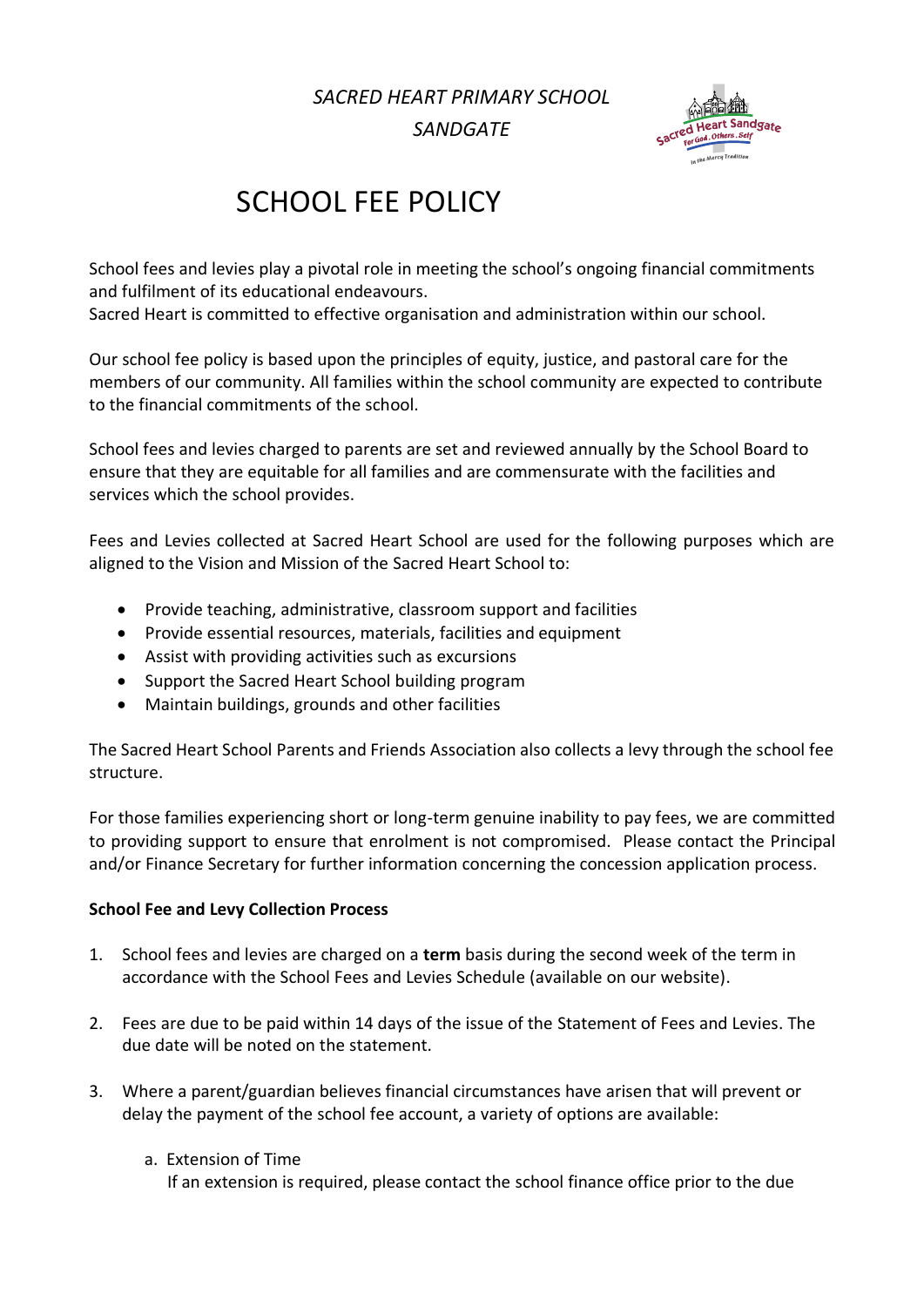date.

b. Payment Plans

Payment of the school fee and levy account by regular instalments. All payment plans must ensure that the account is cleared by the last day of the school year or as negotiated with the Principal and / or Finance Secretary.

c. Fee Concessions

In cases of financial hardship an application may be made for a fee concession.

- (i) Concession applications are accepted at the commencement of each year or at any point imitated by the family. Concessions are issued for a maximum period of 12 months within a calendar year. Consideration for a subsequent 12-month period will require a new application.
- (ii) A compassionate and just approach under the mission and values of Brisbane Catholic Education and Sacred Heart School is used when reviewing applications. The same process is adopted by all Brisbane Catholic Education schools/colleges for assessing eligibility.
- (iii) Concession application forms are available at the school finance office.
- (iv) All matters are dealt with on a confidential basis.

## 4. Recovery of unpaid fees

In fairness to families who pay their school fees regularly and on time, Sacred Heart School will follow up all overdue school fee accounts.

- a. A reminder statement/notice/letter will be issued within 7 days to any family who has not settled their school fee account by the due date where a payment plan or other arrangements are not in place.
- b. If payment or a suitable response is not received within 7 days of the reminder statement, contact with the parent will be made via telephone, mail or email.
- c. If after two weeks from this second reminder satisfactory arrangements have not been reached, the account may be sent to the college Debt Collection agency. In serious cases, where there is clear capacity to pay outstanding fees, legal options may be pursued by the school.
- d. Legal costs, direct debit rejection fees and any debt collection costs or other costs incurred will be at the family's expense.

# **Agreed Payment Plans**

As mentioned in point 3b above, our school offers families the opportunity of paying the school fee account by regular instalments over the course of the year. All Agreed Payment Plans must be organised to include a regular schedule that will clear the school fees account by the last day of the school year. Any extensions to an Agreed Payment Plan must be negotiated with the Principal